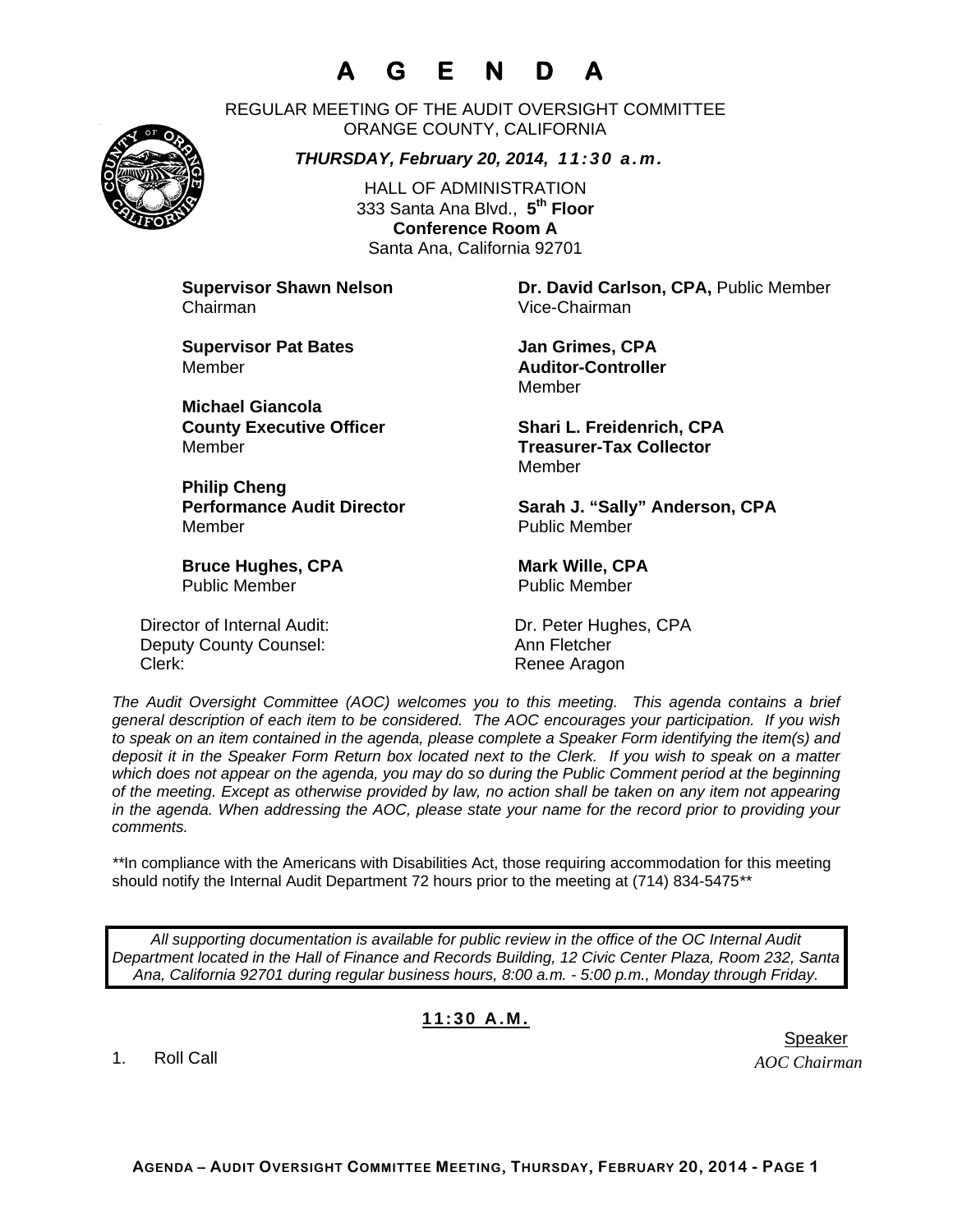## REGULAR MEETING OF THE AUDIT OVERSIGHT COMMITTEE ORANGE COUNTY, CALIFORNIA

|     |                                                                                                                                                                                                                                                                                                                                                                                                                                                                                                                                                                                                                                                                                                                                                                                                                                                                                                                                              | <b>Speaker</b>           |
|-----|----------------------------------------------------------------------------------------------------------------------------------------------------------------------------------------------------------------------------------------------------------------------------------------------------------------------------------------------------------------------------------------------------------------------------------------------------------------------------------------------------------------------------------------------------------------------------------------------------------------------------------------------------------------------------------------------------------------------------------------------------------------------------------------------------------------------------------------------------------------------------------------------------------------------------------------------|--------------------------|
| 2.  | Approve Audit Oversight Committee regular meeting minutes of<br>December 4, 2013.                                                                                                                                                                                                                                                                                                                                                                                                                                                                                                                                                                                                                                                                                                                                                                                                                                                            | <b>AOC</b> Chairman      |
| 3.  | Receive the Required Communication from External Auditors                                                                                                                                                                                                                                                                                                                                                                                                                                                                                                                                                                                                                                                                                                                                                                                                                                                                                    | Macias, Gini & O'Connell |
| 4.  | Receive and file the Semi-Annual OC Fraud Hotline Activity Report for the<br>Period July 1 to December 31, 2013.                                                                                                                                                                                                                                                                                                                                                                                                                                                                                                                                                                                                                                                                                                                                                                                                                             | Dr. Peter Hughes         |
| 5.  | Receive AOC Subcommittee on Ethics and Fraud Recommendations as<br>follows: A) Receive and file AOC Subcommittee on Fraud and Ethics<br>meeting notes of December 23, 2013, B) Recommend that the Director of<br>Internal Audit seek County Counsel input on the following: 1) Any<br>proposed name change; 2) How best to ensure confidentiality of hotline<br>complaints and associated supporting documentation; 3) Determine if any<br>legal requirement exists to investigate anonymous complaints; and 4)<br>Discuss the above results with the Compliance Oversight Committee, C)<br>Discuss with other County departments that administer their own hotlines<br>their interest and possible benefits in the consolidation of all contract<br>services with one vendor; and D) Recommend that the Director of Internal<br>Audit test a proposed name change of the OC Fraud Hotline to and report<br>results at a future AOC meeting. | Dr. Peter Hughes         |
| 6.  | Receive Open Item of Audit Recommendations not Implemented from<br>Second Follow-Up Internal Control Audit of OC Public Works Countywide<br>Fleet Management and Recommend Memo to Audit File                                                                                                                                                                                                                                                                                                                                                                                                                                                                                                                                                                                                                                                                                                                                                | Dr. Peter Hughes         |
| 7.  | Receive Open Item of Audit Recommendations not Implemented from<br>Second Follow-Up Financial and Internal Control Audit of Treasury Cost<br>Allocations to Pool Participants and Recommend Memo to Audit File                                                                                                                                                                                                                                                                                                                                                                                                                                                                                                                                                                                                                                                                                                                               | Dr. Peter Hughes         |
| 8.  | Receive Verbal Status of Internal Audit Department Peer Review                                                                                                                                                                                                                                                                                                                                                                                                                                                                                                                                                                                                                                                                                                                                                                                                                                                                               | Dr. Peter Hughes         |
| 9.  | Approve OC Internal Audit Department FY13-14 2nd Quarter Status<br>Report for the period July 1, 2013 through December 31, 2013 and<br>approve 2nd Quarter Executive Summary of Audit Finding Summaries for<br>the period July 1, 2013 through December 31, 2013.                                                                                                                                                                                                                                                                                                                                                                                                                                                                                                                                                                                                                                                                            | Dr. Peter Hughes         |
| 10. | Approve 2nd Quarter FY 13-14 External Audit Activity Quarterly Status<br>Report for the Quarter Ended December 31, 2013.                                                                                                                                                                                                                                                                                                                                                                                                                                                                                                                                                                                                                                                                                                                                                                                                                     | Dr. Peter Hughes         |
| 11. | Receive and file Summary Highlights of Audit Reports Issued by Month<br>for FY-13-14 July 1 to January 31, 2014.                                                                                                                                                                                                                                                                                                                                                                                                                                                                                                                                                                                                                                                                                                                                                                                                                             | Dr. Peter Hughes         |
| 12. | Nominate and appoint Chairman and Vice-Chairman for the 2014 Audit<br><b>Oversight Committee</b>                                                                                                                                                                                                                                                                                                                                                                                                                                                                                                                                                                                                                                                                                                                                                                                                                                             | <b>AOC</b> Chairman      |